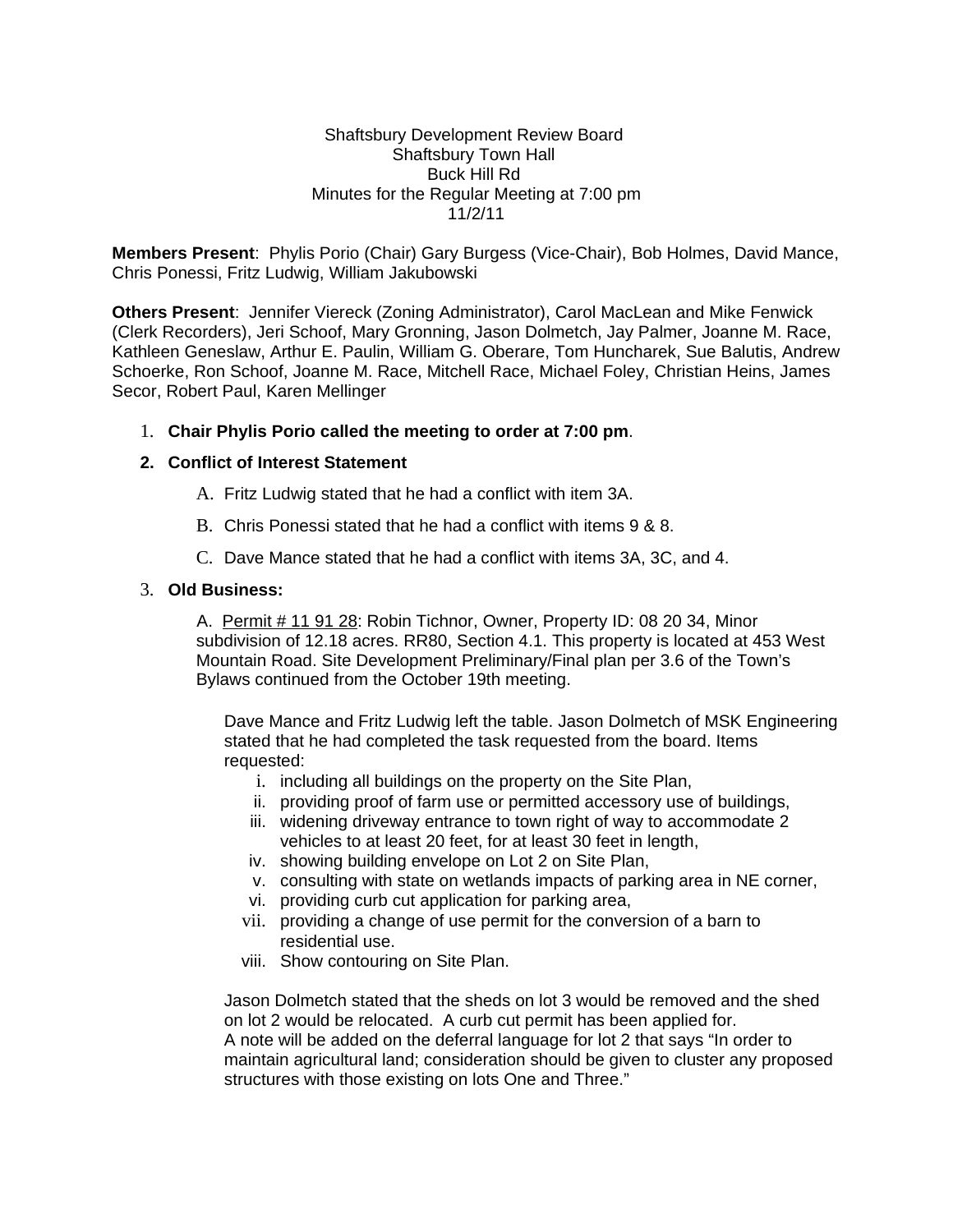Chair Phylis Porio asked if anyone in the audience had any questions or comments. There were no questions or comments.

**Gary Burgess made the motion to close the hearing. Chris Ponessi seconded. Motion carried 5-0-0 with Dave Mance and Fritz Ludwig recused from hearing.**

**Gary Burgess made the motion to take the matter into deliberative session. William Jakubowski seconded. Motion carried 5-0-0. (**Dave Mance and Fritz Ludwig recused from hearing.)

Dave Mance and Fritz Ludwig rejoined the meeting.

 B. Permit # 11 91 65: Request from Paulin Inc. for reopening of hearing on appeal of ZA Decision denying signage on diesel canopy.

Rob Woolmington advised the DRB in a letter that they could re-open the hearing for the Paulin permit #11 91 65. The board members discussed the letter.

 **William Jakubowski made the motion not to re-open the applicants appeal but to accept an application for a variance for the directional signage. David Mance seconded. Motion carried unanimously 7-0-0.**

 C. Permit # 11 91 27: Letter from Trevor Mance withdrawing application for composting facility.

David Mance left the table.

The DRB received a letter from Trevor Mance dated October 25, 2011 stating that he has withdrawn his application.

## 4. **New Business**:

Dave Mance left the table.

Permit # 11 91 89: Virginia Burstene, Owner, Property ID: 03 02 09 and 03 02 23, located at 5673 East Rd. RR80, Section 4.1.Preliminary Sketch Review of subdivision of 2 adjacent lots to 4 lots, per 3.6 of Bylaws.

Chris Heins stated that a permit has been filed for septic and water. The application will be amended to show two subdivisions not one due to the Town Road (East Rd.) already dividing the parcels.

Curb cut permits applied for one curb cut and one improvement on an existing one. Chris Heins will check that all structures are shown in the plans. Chris will revise the list of adjacent property owners. Chris Heins will add more detail to the plans and change the scale on lot 3.

**William Jakubowski made the motion to accept the 1-200 scale for lot 3. Bob Holmes seconded. Motion carried 6-0-0.**

Karen Mellinger voiced her concern about the curb cut locations.

**William Jakubowski made the motion to close the Preliminary Sketch Review and schedule the Preliminary/Final Review for December 7th. Bob Holmes seconded. Motion carried 6-0-0.**

Dave Mance returned to the table.

5. **Curb Cut**: Permits 11 91 80 and 11 91 81: related to subdivision in #4. The board

noted that it was premature to look at curb cuts at this time.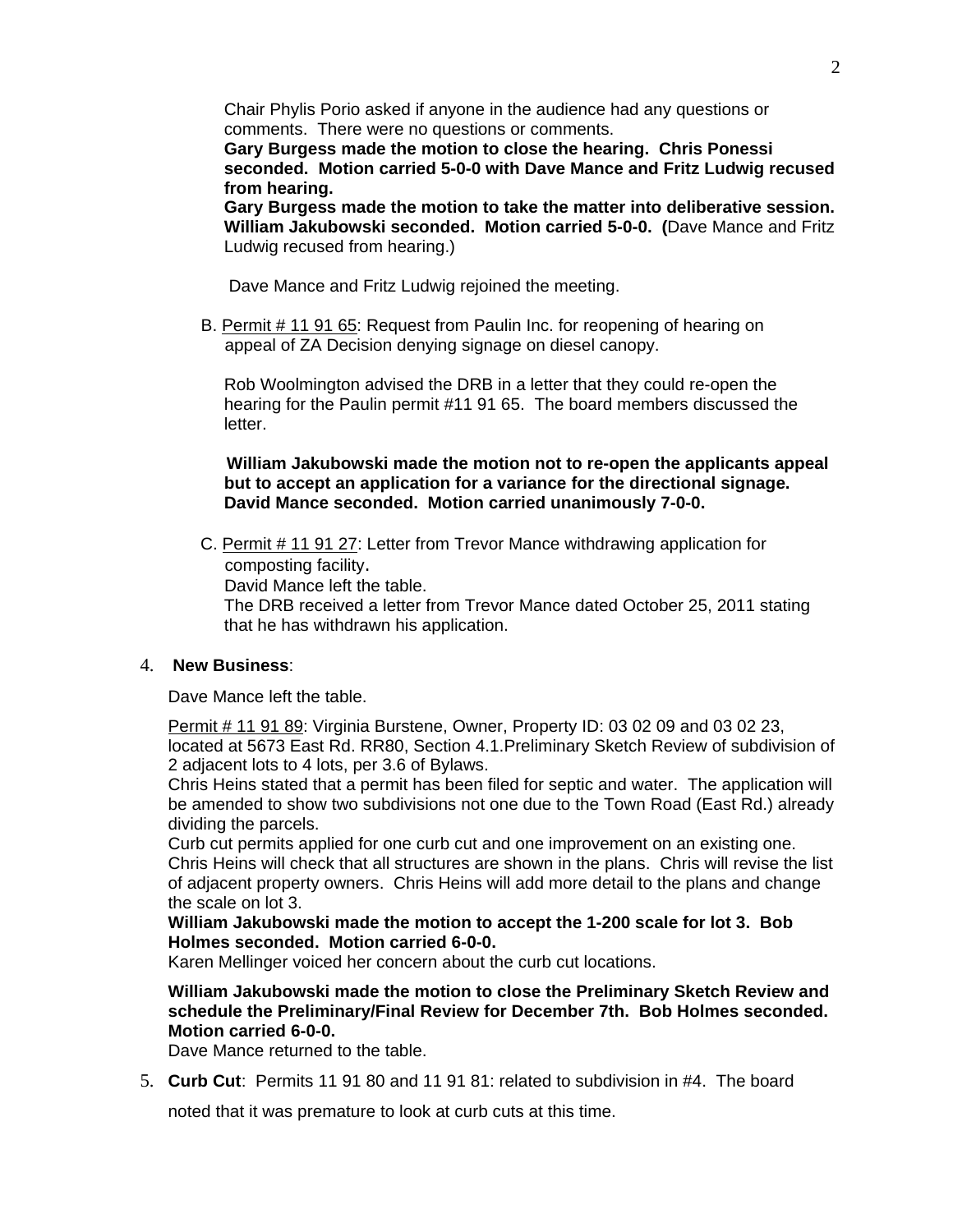6. **Other Business**: Budget- Review and Adopt for 2012/13

The Board agreed to increase the professional services item from \$1,000 to \$2,000 due to impending litigation. The Board discussed the advertising and legal posting item and agreed to keep the budget at \$1,000.

There is a workshop for Municipal Technology on December  $7<sup>th</sup>$  in Montpelier.

7. **Minutes**: September 21st, October 5th, and October 19, 2011.

**Chris Ponessi made the motion to approve the minutes for September 21, 2011. Gary Burgess seconded. Motion carried 4-0-3. (**Dave Mance, William Jakubowski, and Bob Holmes abstaining)

**Dave Mance made the motion to approve the minutes for October 5, 2011. Gary Burgess seconded. Motion carried 4-0-3.** (Jake Jakubowski, Chris Ponessi, and Bob Holmes abstaining)

**Dave Mance made the motion to approve the minutes for October 19, 2011. Bob Holmes seconded. The word draft is to be taken out of the heading. Motion carried 6-0-1.** (Phylis Ponessi abstaining)

#### 8. **Decisions to be signed**:

Permit # 11 91 24: Viola Myers, Owner, minor subdivision dividing one parcel into two parcels. Parcel ID: 7 20 45, at 4714 VT Route 7A. Decision was signed.

#### 9. **Deliberative Session**:

Permit #09 87 66: Laurel Zinn, Owner, Property ID: 07 20 52. Matter resolved not subject to deliberative session.

**William Jakubowski made the motion to enter deliberative session at 8:30pm. Chris Ponessi seconded. Dave Mance and Fritz Ludwig recused themselves from the session.**

Permit # 11 91 28: Robin Tichnor, Owner, Property ID: 08 20 34.

**A motion was made by Chris Ponessi at 8:55 PM to come out of deliberative session. It was seconded by William Jakubowski. The motion passed 5-0-0 (Fritz and Dave had recused themselves from the deliberative session).**

**Chris made a motion, seconded by Gary, to conditionally approve the Tichnor subdivision subject to all conditions and receipt of the proper copies of the plans is submitted for approval prior to issuance of the permit.** The conditions are:

1. Remove the two sheds on lot 3 within 30 days of the signing of the plat.

2. Relocate the non-conforming shed on Lot 2 to conform to setback requirements prior to the submittal of the plan for signing. (Please note the plat will not be signed unless the shed has been relocated.)

3. The plat reflects appropriate deferral language that says "In order to maintain agricultural land, consideration should be given to cluster any proposed structures with those existing."